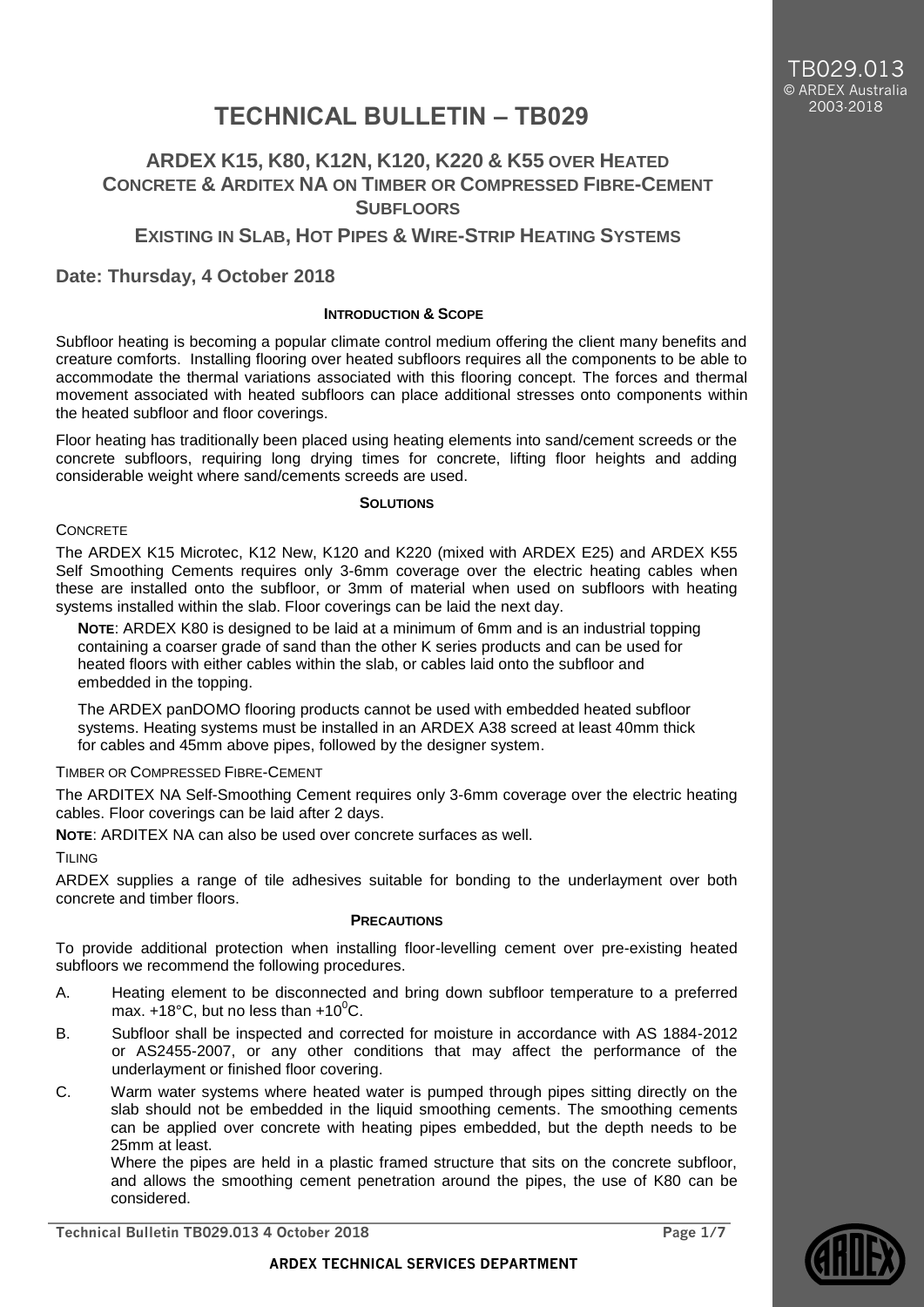Pipes can be direct embedded in an A38-A48 engineered screed. However, any leaks can result in damage to the levelling compound or possible blistering of the vinyl.

- D. Refer to manufacturer's specifications for laying heating cables to confirm that they comply with this procedure.
- E. All expansion joints in the tile bed should be transferred through the ARDEX liquid applied smoothing cement topping (see diagram below).
- F. The subfloor must be correctly prepared as heated subfloors are high stress applications, and poor surface preparation and contamination can compromise topping bond. The development of show through cracks is possible over the heating elements.



#### **CONCRETE**

- 1. It is essential that the concrete subfloor provides a mechanical key for the underlayment topping. Diamond shaving/grinding, shotblasting or scarifying the concrete surface to provide a roughened, clean, sound, solid, and porous matrix is required.
- 2. Primer to be ARDEX P51. Mix ARDEX P51 P1:2 with water and apply evenly with a soft push broom. Do not leave any bare spots and remove all puddles and excess primer. Allow to dry to a clear, thin film (min 3 hours max. 24 hours) and underlayment shall not be applied until primer is dry.

NOTE – Where the smoothing cement is ARDITEX NA, an alternate primer is ARDEX Multiprime, applied undiluted using the same process as the diluted P51.

3. *FOR INSTALLATION ONTO SLABS WITH INTERNAL HEATING* -

The cement-based self-smoothing underlayment shall be ARDEX K15, ARDEX K55, ARDEX K12N, ARDEX K120 or ARDEX K220 Self-Smoothing Cement for 3mm thickness, or 6mm+ for ARDEX K80. The following smoothing cements shall be mixed with ARDEX E25 Resilient Emulsion whilst K80 and K55 are used without ARDEX E25.

#### MIX RATIO

1) 20 kg bag of K15 Microtec with 1.6 litres of ARDEX E25 plus 4 litres of cool clean water

2) 20 kg bag of ARDEX K12 New with

- 1.6 litres of ARDEX E25 plus
- 4 litres of cool clean water

3) 20 kg bag of ARDEX K120 or K220 with 1.6 litres of ARDEX E25 plus 3.5 litres of cool clean water

**Technical Bulletin TB029.013 4 October 2018 Page 2/7** *Minimum thickness of ARDEX K15, K55, K12N, K120 or K220 to be 3mm*

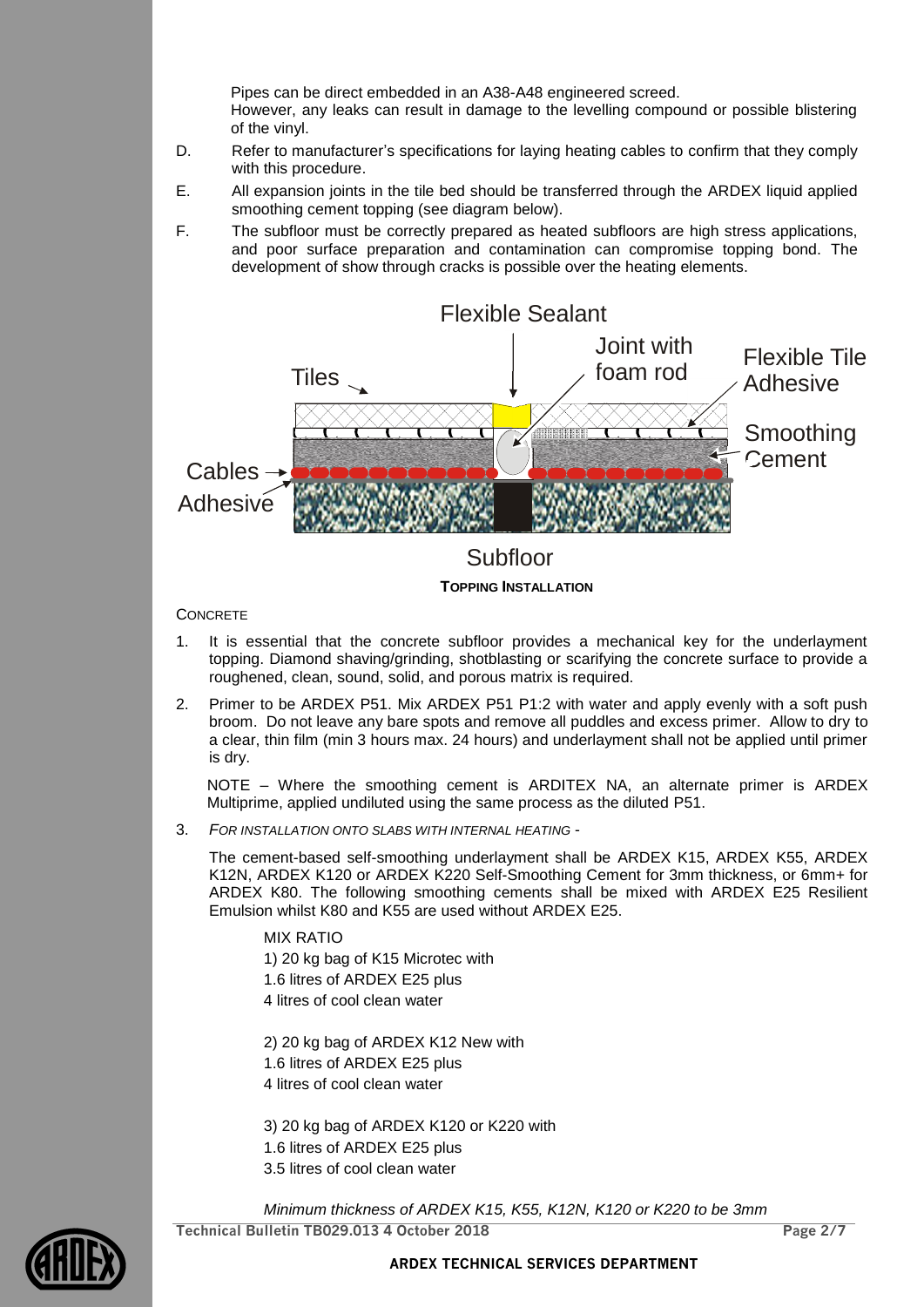*Minimum thickness of ARDEX K80 to be 6mm*

*4. FOR INSTALLATIONS USING CABLES OR MATS ON THE SLAB*

Install heating mat or cable system by adhesive fixing the cable/matting at the edge of the cable/matting\* roll at specified centres using ARDEX S28, ARDEX A45, hot melt glue, or liquid nails ensuring that the adhesive used for fixing the cables is used sparingly, avoid soiling of the primed concrete surface.

Note: Mats must permit approximately 80% contact between floor smoothing cement and subfloor. Do not apply smoothing cement over a full coverage insulating mat.

The cement-based self-smoothing underlayment shall be ARDEX K15, ARDEX K55, ARDEX K12N, ARDEX K120 or ARDEX K220 Self-Smoothing Cement, which shall be mixed with ARDEX E25 Resilient Emulsion.

Neither ARDEX K80 nor ARDEX K55 requires the use of ARDEX E25.

MIX RATIO 1) 20 kg bag of ARDEX K15 Microtec with 1.6 litres of ARDEX E25 plus 4 litres of cool clean water

2) 20 kg bag of ARDEX K12 New with 1.6 litres of ARDEX E25 plus 4 litres of cool clean water

3) 20 kg bag of ARDEX K120 or K220 with 1.6 litres of ARDEX E25 plus 3.5 litres of cool clean water

*Minimum thickness of ARDEX K15, K55, K12N, K120 or K220 above the heating coil is 4mm - 6mm depending on system.*

*Minimum thickness of ARDEX K80 above the heating coil is 6mm.*

- 5. For K15, K12N or K80 allow to cure 16-18 hours minimum at 20°C before installing impervious coverings, carpets and floating timber. Tiles can be laid after 4-6 hours.
- 6. K120 and K220 require 24 hours for carpet and 48 hours for impervious coverings. Tiles can be laid after 4-6 hours.
- 7. For K55 allow to cure for 60-90 minutes at 20°C before installing impervious coverings, carpets, floating timber or tiles. Direct bonded timber requires around 16-18 hours drying.

TIMBER & COMPRESSED FIBRE-CEMENT

- 1. The wooden subfloors must be clean and free of oil, grease, wax etc., and should be solid and fixed to provide a rigid base. Any boards exhibiting movement should be re-nailed and open joints should be filled with a suitable fast setting mortar. The examination of the subfloor is a professional evaluation by the contractor and is most important.
- 2. Sand the wooden subfloor, using a coarse abrasive, to remove all foreign matter and to provide a mechanical surface for the installation of the primer.
- 3. When using Compressed Fibre Cement Sheet (CFC) it shall be laid as per the manufacturer's instructions. Compressed fibre-cement butt joints must be supported by a batten/joist and firmly fixed in to allow no movement. Sheets are to be adhered with HYDREPOXY 501 between panels.

Compressed fibre-cement to be free from dust, dirt, grease, oil, paint etc. Mechanically prepare (progress, drum, or belt sand) to provide a roughened surface and to remove all adhering foreign matter. Vacuum the surface to remove all dust and dirt.

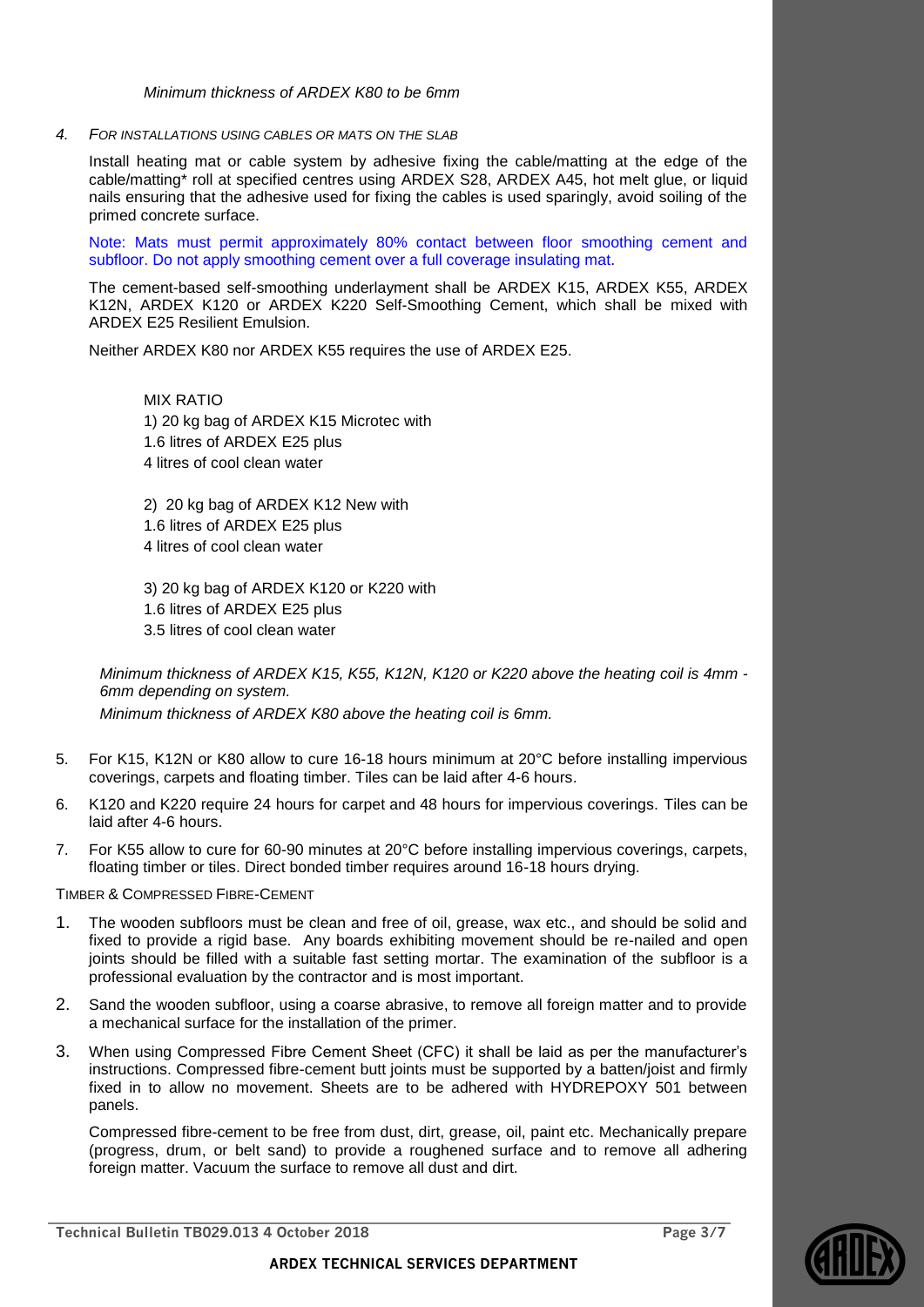**Note**: Avoid breathing dust and wear approved personal protective equipment and use appropriate dust suppression equipment. Refer to sheet manufacturers advice in this area. *Do not sand old compressed asbestos cement sheeting*.

- 4. Prime the wood subfloor with ARDEX P82 ULTRA PRIME in accordance with printed technical data. Prime CFC subfloors with either ARDEX P82 ULTRA PRIME, or alternatively when using ARDITEX NA, the priming can be done with ARDEX P51 diluted 1:1 or ARDEX MULTIPRIME.
- 5. Install heating cable/mat system and adhesive fix the cable/matting at the edge of the cable/matting roll at specified centres using hot melt glue, or liquid nails ensuring that the adhesive used for fixing the cables is used sparingly, avoid soiling of the primed concrete surface.
- 6. Install ARDITEX NA as per the printed technical data sheet.
- 7. Minimum thickness of ARDITEX NA above the heating coil/mat is 3mm 6mm depending on system.
- 8. Finish the ARDITEX NA with a spiked roller immediately after application to achieve a smooth flat finish.
- 9. Allow the ARDITEX NA to dry completely prior to installing flooring.
- 10. Allow to cure 48 hours minimum at 20°C before installing coverings, unless constrained by the floor covering/flooring adhesive manufacturers' recommendations or relevant standards, whichever is the greater.

HYDRONIC TYPE HEATED WATER PIPES IN AN A38-A48 SCREED

Water filled heating pipes should not be placed into the liquid smoothing cement materials, as there can be issues with cracking and adhesion. However, this can be done where the pipes are held in a plastic framework on the subfloor, using K80 with 10mm cover over the frame.

A38/A48 SCREED SYSTEM

The water pipes can be embedded into an ARDEX A38 or A48 engineered screed, and then the flooring system placed on top.

The minimum screed thickness over the pipes must be 45mm, and then the surface can have direct application of the flooring system, or a smoothing cement finished applied.



**Concrete** 

Heating pipes

The screed is applied in accordance with the product datasheets, and can be direct bonded onto concrete or floating over surfaces such as compressed fibre-cement sheet or timber floors (the latter types need to be able to support the weight of the screed  $\sim 90$ kg/m<sup>2</sup> for the screed alone).

It is not recommended that the plastic sheet be placed over the heating pipes in a floating system since creases in the plastic, and variable thickness can create a crack in the overlying screed.

Where multiple heating circuits are used, each circuit in a screed panel must be separated a sealant filled movement joint, and each panel shall be no more than  $40m^2$ .

Irregular panel shapes are not recommended due to stress concentrations at corners, and sealant joints must be installed around the perimeters.

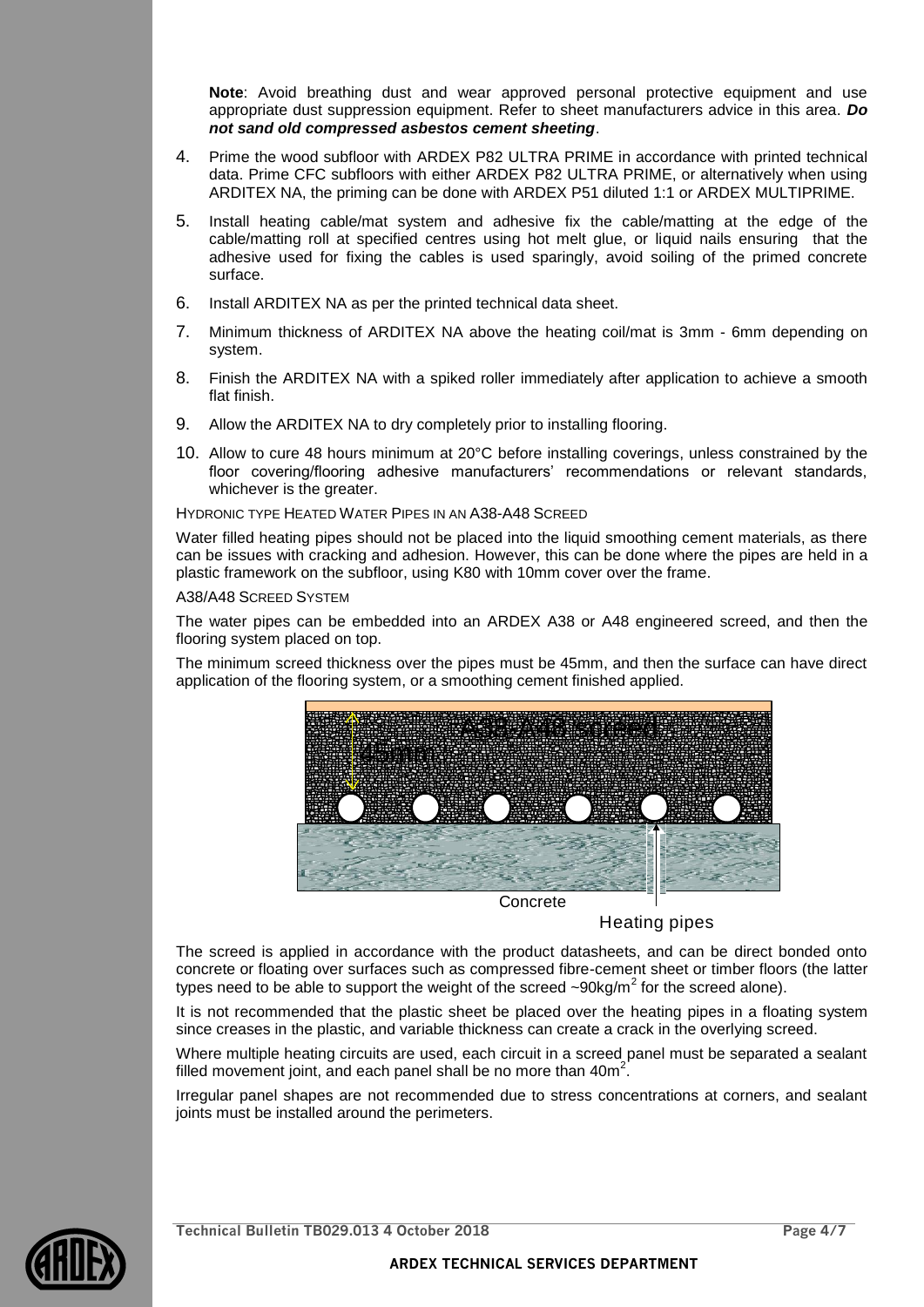#### HEATING PIPES IN A FRAMEWORK

Where the water pipes are placed into a plastic holding framework onto the concrete floor, it is feasible to embed them in ARDEX K80. The framework must have holes in it to allow the smoothing



Concrete subfloor

cement to pass through, and the system MUST also be one that is intended to be used with liquid smoothing cements. A number of these systems are intended to work with screeds and so are not suitable.

Where pipes are embedded in the smoothing cement, after the allowed cure time, the floor must be cycled to make sure there are no leaks or other defects which will cause subsequent problems for the floor covering.

#### **FLOOR COVERING**

In general the following product applications apply:

ARDEX K15, K12, K55, K120, K220 or K80 suitable for the following coverings:

Vinyl tiles, strips and sheets, carpet, floating timber, tiles and rubber matting.

Note that K80 has coarser sand than K15 or A55 and may not suitable for all vinyls.

ARDITEX NA

Carpet, floating timber or tiles.

Install carpet and vinyl coverings with no further preparation required other than touch up work using ARDEX FEATHER FINISH.

Tiling requires the use of a flexible adhesive and grout that will allow movement. The following products shall be used in accordance with their product data sheets

For concrete floors use:

ARDEX STS8W mixed with ARDEX E90,

ARDEX X7 mixed ARDEX E90,

ARDEX X77 (with or without ARDEX E90),

ARDEX X56,

ARDEX ABAFLEX,

ARDEX S28 mixed with ARDEX E90,

ARDEX X18 (with or without ARDEX E90),

ARDEX WA 100 epoxy or

ARDEX X78 (with or without ARDEX E90).

For timber or CFC floors use ARDEX X56.

Grout joints require a flexible grout and choices are ARDEX FG8 GROUT, ARDEX FSDD, ARDEX WJ50 all mixed with ARDEX GROUT BOOSTER.

Install using conventional tiling practices plus allow expansion joints at 4 metre centres and at all vertical abutments, in accordance with Australian Standards AS 3958.1-2007.

For more information about tiling over heated systems refer to ARDEX Technical Bulletin TB176 which covers in detail various adhesive system combinations.

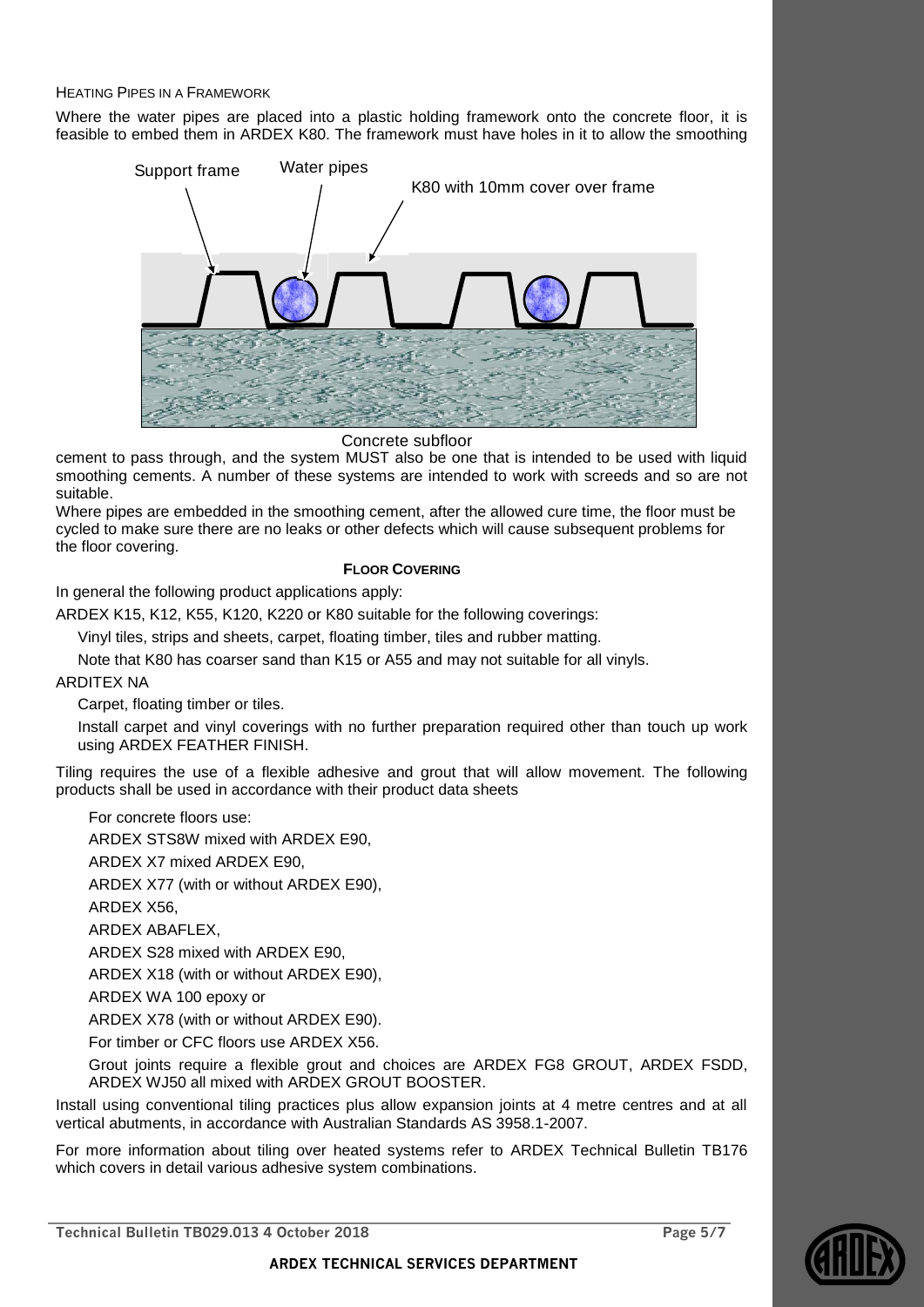#### **COMMISSIONING THE FLOOR**

Standard comments on curing of heated subfloors.

AS1884-2012 states:

#### *4.1.3 Heated subfloors*

*Where underfloor heating units are installed the heating units shall be—*

*(a) turned on prior to laying of the floor covering for a minimum of 7 days to ensure that the moisture condition of the heated subfloor will permit successful laying of the coverings; and*

*(b) turned off 48 h prior to the commencement of installation to allow the subfloor to return to the temperature range recommended by the manufacturer of the floor covering. The heating units shall remain turned off during the laying operations and shall not be turned on again until 48 h after the laying is completed, in order to allow the adhesive to set.*

*Once the heating unit is turned back on it shall be increased at no more than 2ºC per day until the desired temperature has been achieved and shall not exceed a temperature greater than 28ºC.*

It is important to recognise that sufficient drying and cure in the smoothing cement to lay floor coverings, is not the same degree of cure required before the floor heating is turned on.

Where levelling compounds have been used with vinyl or carpet, the heating can be turned on after two (2) to four (4) days depending on the product installed and the weather conditions.

ARDEX K15, K12 New K55, K80 have ARDURAPID drying and cure sufficiently for floor coverings to be laid in 16-18 hrs. However, the minimum cure time before energising of the floor heating is two (2) days, but when the temperature falls below  $10^{\circ}$ C this needs to be extended.

In late Autumn, Winter, early Spring or in cold climate areas, ARDEX recommends that the cure time before energising the subfloor is a minimum of three (3) and preferably four (4) days, unless the room is heated to 18 $^{\circ}$ C or higher in which case two (2) days is sufficient.

ARDITEX NA is a hydration product, and ARDEX K120 and K220 are standard cured materials which initially dry, and then cure more slowly, especially in cold and wet weather (10-15<sup>o</sup>C). The recommended curing time for these products is a minimum four (4) days. These products should not be applied below  $10^{\circ}$ C.

Do not apply any smoothing cements when the temperature will fall below  $5^0C$  during the drying-cure period as the cure will be severely retarded, or maybe permanently compromised.

Allow tiled installations to cure for a minimum of 7 days before turning on the heating.

WHEN COMMISSIONING THE FLOOR, TURN HEATING UNIT ON BY INCREASING *TEMPERATURE APPROXIMATELY 2<sup>O</sup>C PER DAY UNTIL THE DESIRED TEMPERATURE IS REACHED.*

*THE MAXIMUM RECOMMENDED TEMPERATURE IS 28<sup>0</sup>C, AND DO NOT HEAT ABOVE 45<sup>0</sup>C. THE FLOOR HEATING SHALL BE CONTROLLED WITH AN APPROPRIATE THERMOSTAT SYSTEM.*

**FAILURE TO OBSERVE THESE RECOMMENDATIONS MAY RESULT IN DE-BONDING OF THE** *TOPPING due to the development of tensile strains at the topping-floor interface.* 

*ENERGISING THE HEATING BEFORE ADEQUATE CURING IN THE SMOOTHING CEMENT CAN ALSO RESULT IN DEVELOPMENT OF EXCESSIVE TENSILE STRAINS IN THE SMOOTHING CEMENT ITSELF.*

*PROBLEMS WITH ADHESIVES AND EXCESSIVE MOVEMENT IN TILED FLOORS CAN ALSO RESULT FROM OVER-HEATING THE SUB-FLOOR.*